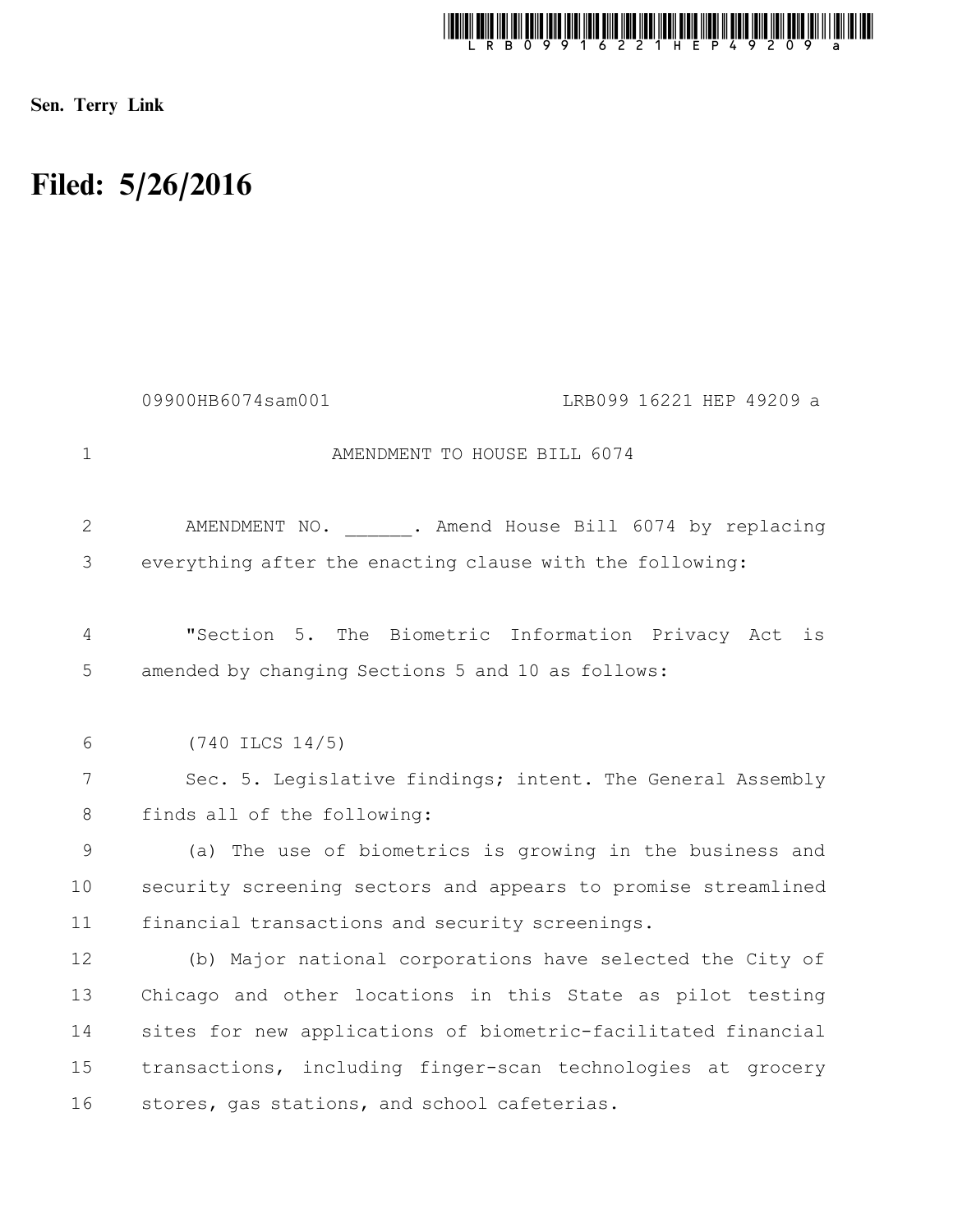(c) Biometrics are unlike other unique identifiers that are used to access finances or other sensitive information. For example, social security numbers, when compromised, can be changed. Biometrics, however, are biologically unique to the individual; therefore, once compromised, the individual has no recourse, is at heightened risk for identity theft, and is likely to withdraw from biometric-facilitated transactions. 1 2 3 4 5 6 7

(d) An overwhelming majority of members of the public are weary of the use of biometrics when such information is tied to finances and other personal information. 8 9 10

(e) Despite limited State law regulating the collection, use, safeguarding, and storage of biometrics, many members of the public are deterred from partaking in biometric identifier-facilitated transactions. 11 12 13 14

(f) The full ramifications of biometric technology are not fully known. 15 16

(g) The public welfare, security, and safety will be served by regulating the collection, use, safeguarding, handling, storage, retention, and destruction of biometric identifiers and information. 17 18 19 20

(h) The changes made to Section 10 by this amendatory Act of the 99th General Assembly are declarative of existing law. (Source: P.A. 95-994, eff. 10-3-08.) 21 22 23

(740 ILCS 14/10) 24

Sec. 10. Definitions. In this Act: 25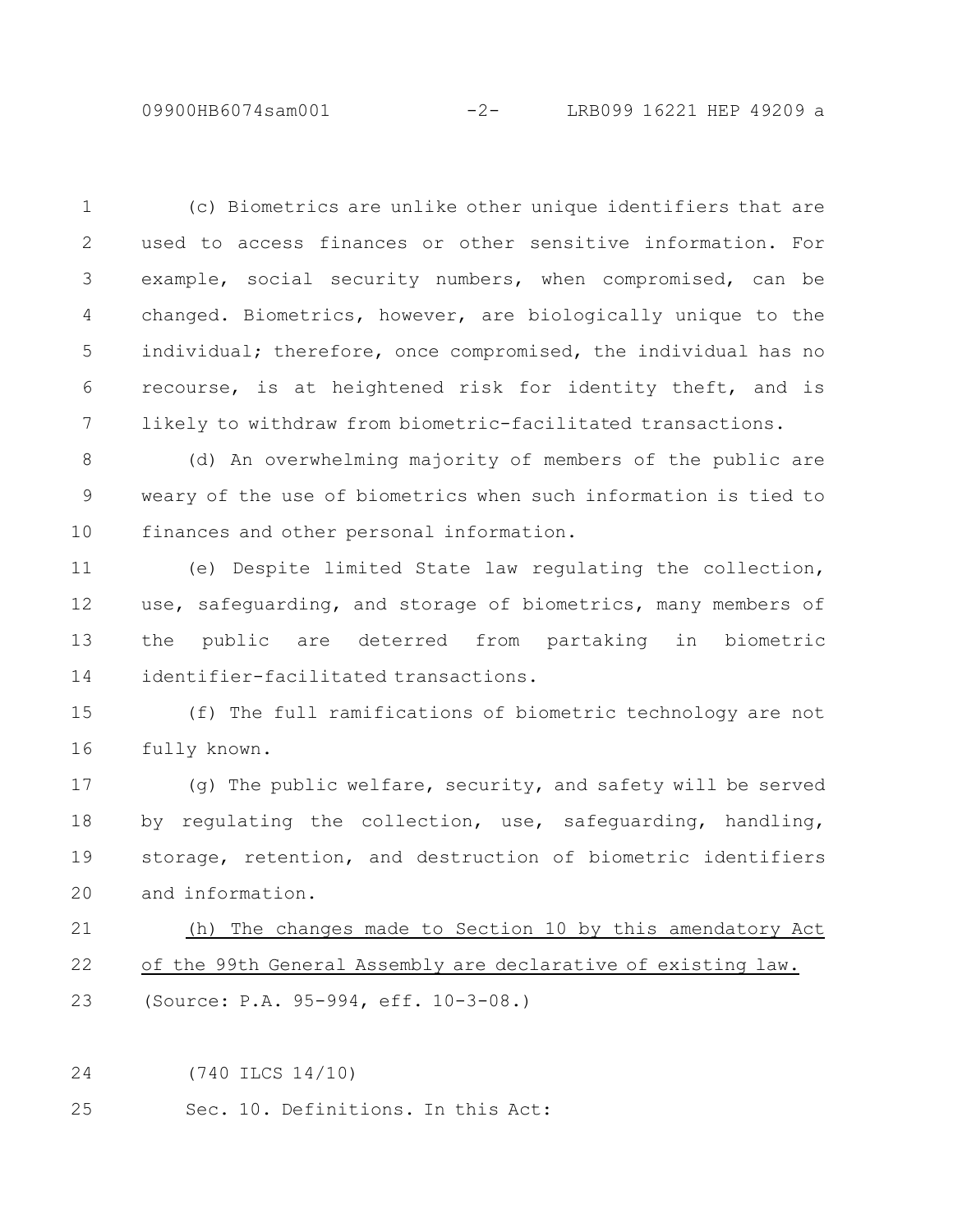09900HB6074sam001 -3- LRB099 16221 HEP 49209 a

"Biometric identifier" means a retina or iris scan, fingerprint, voiceprint, or scan of hand or face geometry. Biometric identifiers do not include writing samples, written signatures, physical or digital photographs, human biological samples used for valid scientific testing or screening, demographic data, tattoo descriptions, or physical descriptions such as height, weight, hair color, or eye color. Biometric identifiers do not include donated organs, tissues, or parts as defined in the Illinois Anatomical Gift Act or blood or serum stored on behalf of recipients or potential recipients of living or cadaveric transplants and obtained or stored by a federally designated organ procurement agency. Biometric identifiers do not include biological materials regulated under the Genetic Information Privacy Act. Biometric identifiers do not include information captured from a patient in a health care setting or information collected, used, or stored for health care treatment, payment, or operations under the federal Health Insurance Portability and Accountability Act of 1996. Biometric identifiers do not include an X-ray, roentgen process, computed tomography, MRI, PET scan, mammography, or other image or film of the human anatomy used to diagnose, prognose, or treat an illness or other medical condition or to further validate scientific testing or screening. 1 2 3 4 5 6 7 8 9 10 11 12 13 14 15 16 17 18 19 20 21 22 23 24

"Biometric information" means any information, regardless of how it is captured, converted, stored, or shared, based on 25 26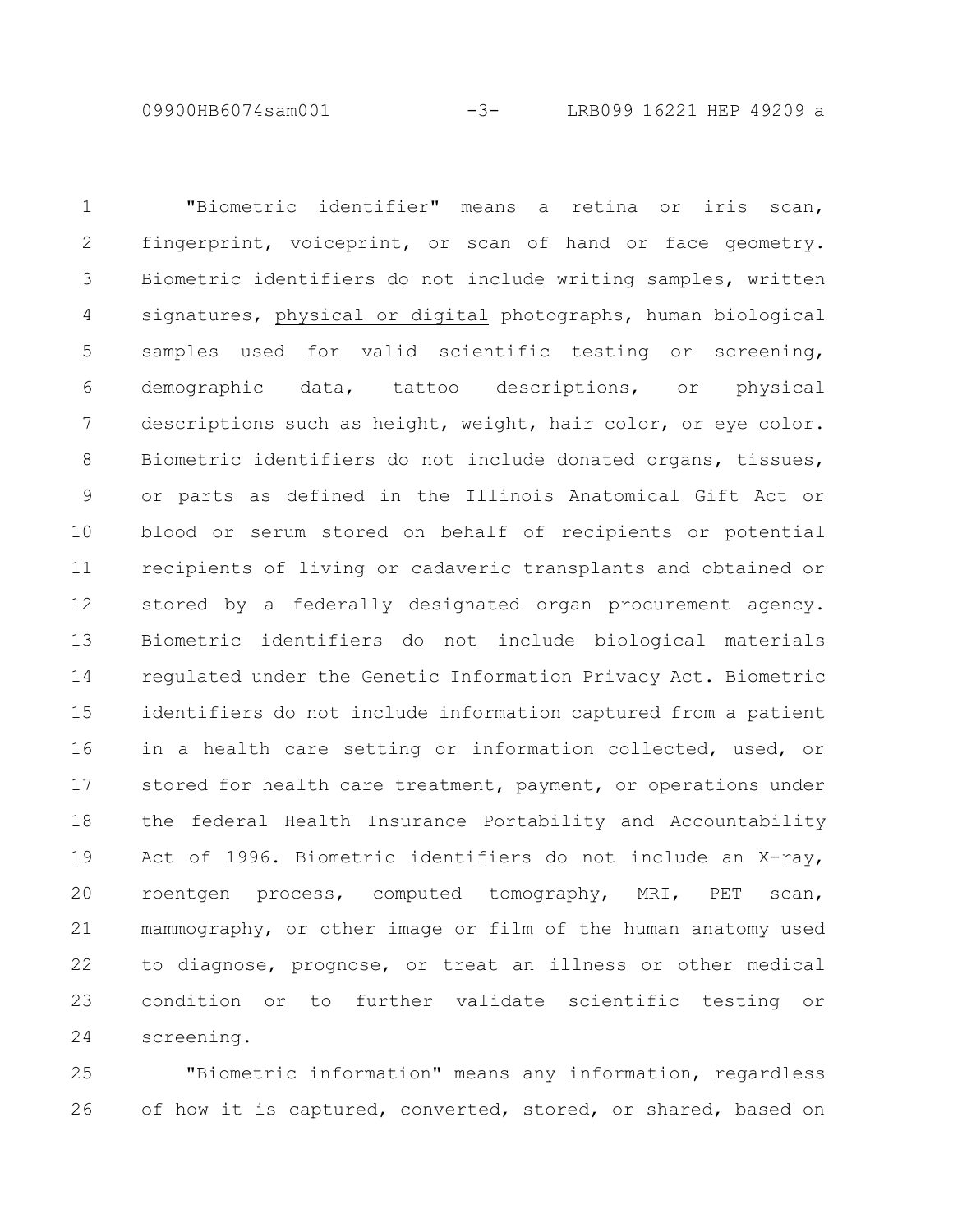09900HB6074sam001 -4- LRB099 16221 HEP 49209 a

an individual's biometric identifier used to identify an individual. 1 2

"Biometric information" and "biometric identifier" do Biometric information does not include information derived from items or procedures excluded under the definition of biometric identifiers. 3 4 5 6

"Confidential and sensitive information" means personal information that can be used to uniquely identify an individual or an individual's account or property. Examples of confidential and sensitive information include, but are not limited to, a genetic marker, genetic testing information, a unique identifier number to locate an account or property, an account number, a PIN number, a pass code, a driver's license number, or a social security number. 7 8 9 10 11 12 13 14

"Private entity" means any individual, partnership, corporation, limited liability company, association, or other group, however organized. A private entity does not include a State or local government agency. A private entity does not include any court of Illinois, a clerk of the court, or a judge or justice thereof. 15 16 17 18 19 20

"Scan" means data resulting from an in-person process whereby a part of the body is traversed by a detector or an electronic beam. 21 22 23

"Written release" means informed written consent or, in the context of employment, a release executed by an employee as a condition of employment. 24 25 26